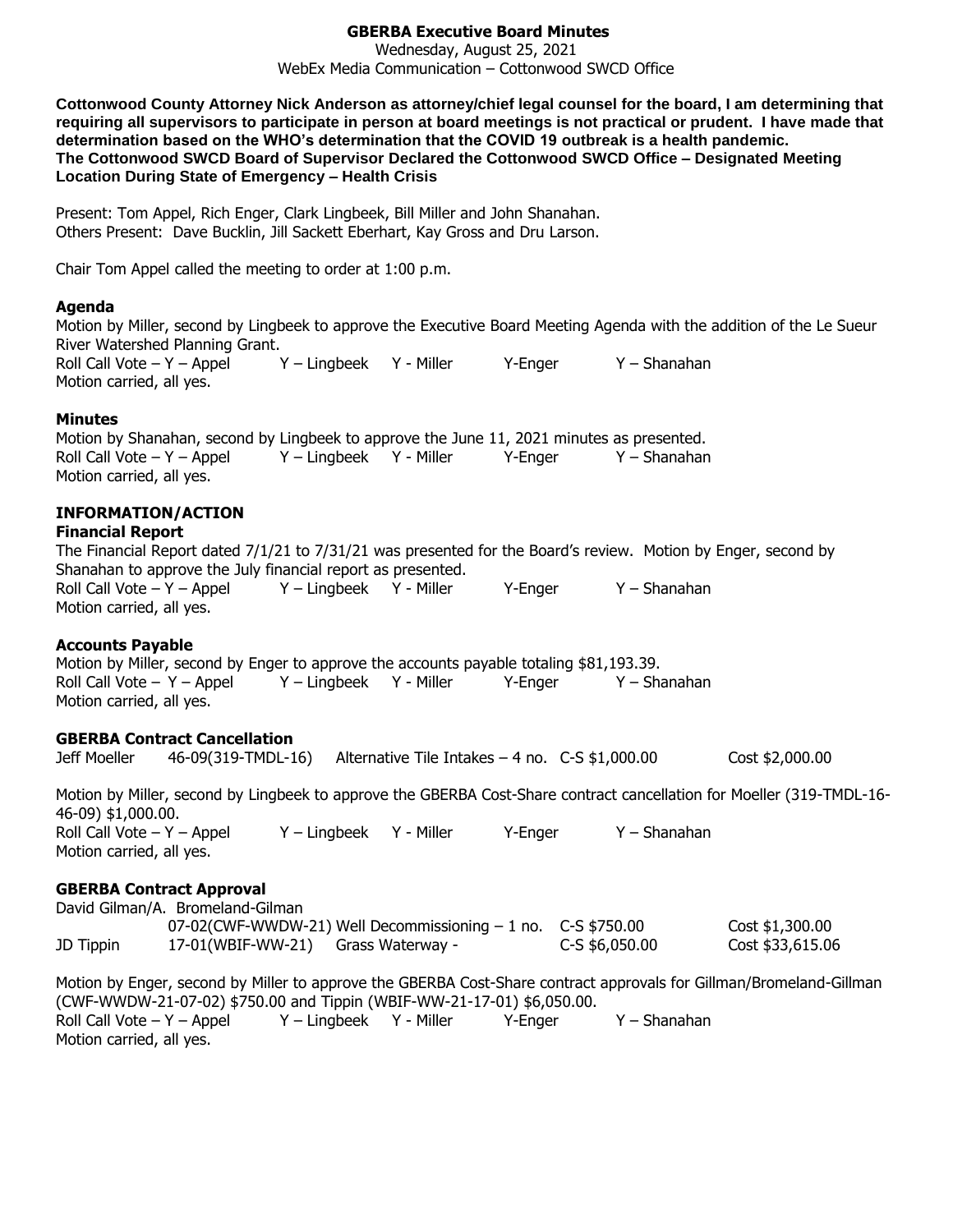#### **Page 2 GBERBA Executive Board Minutes August 25, 2021**

#### **GBERBA Contract Final Payment**

| Randy Sorg           | 81-15(319-TMDL-16)                 | Cover Crops $-141.5$ ac.          | C-S \$3,086.00   | Cost \$6,172.00  |
|----------------------|------------------------------------|-----------------------------------|------------------|------------------|
| Randy Sorg           | 24-04(319-TMDL-16)                 | Cover Crops - 70 ac.              | C-S \$1,542.50   | Cost \$3,085.00  |
| <b>Bill Anderson</b> | 22-31(319-TMDL-16)                 | Alternative Tile Intakes $-2$ no. | C-S \$500.00     | Cost \$1,180.00  |
|                      | Faribault Co DA 22-54(319-TMDL-16) | Grade Stab/Side Inlets -          | C-S \$33,963.75  | Cost \$76,020.00 |
| Eric Volsen          | 22-66(319-TMDL-16)                 | Cover Crops - 745 ac.             | C-S \$2,053.10   | Cost \$4,106.20  |
| Ron Volsen           | 22-67(319-TMDL-16)                 | Cover Crops - 745 ac.             | C-S \$410.55     | Cost \$821.10    |
| Tom Muller           | 17-12(319-TMDL-16)                 | Cover Crops - 745 ac.             | C-S \$2,265.25   | Cost \$4,530.50  |
| <b>Steve Muller</b>  | 17-13(319-TMDL-16)                 | Cover Crops - 745 ac.             | $C-S$ \$2,526.63 | Cost \$5,053.25  |
| Andy Linder          | 22-70(319-TMDL-16)                 | Cover Crops - 745 ac.             | C-S \$1,948.35   | Cost \$3,896.70  |
| Larry Cowing         | 46-10(319-TMDL-16)                 | Cover Crops - 745 ac.             | C-S \$2,250.00   | Cost \$4,824.07  |

Motion by Shanahan, second by Lingbeek to approve the GBERBA Cost-Share contract final payments for Sorg (319- TMDL-16-81-15) \$3,086.00, Sorg (319-TMDL-16-24-04) \$1,542.50, Anderson (319-TMDL-16-22-31) \$500.00, Faribault County Drainage Authority (319-TMDL-16-22-54) \$33,963.75, E. Volsen (319-TMDL-16-22-66) \$2,053.10, R. Volsen (319- TMDL-16-22-67) \$410.55, T. Muller (319-TMDL-16-17-12) \$2,265.25, S. Muller (319-TMDL-16-17-13) \$2,526.63, Linder (319-TMDL-16-22-70) \$1,948.35 and Cowing (319-TMDL-16-46-10) \$2,250.00. Roll Call Vote – Y – Appel Y – Lingbeek Y - Miller Y - Enger Y – Shanahan Motion carried, all yes.

#### **MAWQCP Contract Approval and Payment**

| Ramont Schrock           | MAWQCP(17-5-26) | Worksheet Incentive               | \$100.00 |
|--------------------------|-----------------|-----------------------------------|----------|
| Jerry & Judy Nelson      | MAWQCP(32-5-24) | Worksheet Incentive               | \$100.00 |
| James Schubert           | MAWQCP(32-5-13) | Certification Incentive           | \$200.00 |
| Dave Tauer               | MAWQCP(8-6-06)  | Worksheet Incentive               | \$100.00 |
| <b>Bradley Freyholtz</b> | MAWQCP(65-6-14) | Worksheet/Certification Incentive | \$300,00 |

Motion by Miller, second by Lingbeek to approve the MAWQCP incentives for Schrock, Nelson, Tauer (\$100.00), Schubert (\$200.00) and Freyholtz (\$300.00).

Roll Call Vote – Y – Appel Y – Lingbeek Y - Miller Y - Enger Y – Shanahan Motion carried, all yes.

## **Review Grant Report**

## **1W1P Le Sueur River Planning Grant**

The Policy Committee met in person for the first time in July. There was good discussion on some of the issues within the Le Sueur Watershed. We just finalized the contract with WRC to do the kickoff meeting, online survey, and half-time meeting. Kim is working on getting things together for Sept 16 Kickoff meeting. Location is tentatively Pemberton but may change to an outdoor location to ease pandemic concerns. MPCA, DNR, and WRC are the planned speakers. The Steering Team had their first meeting with ISG and Freshwater. We went over roles, overview, and timeline. We discussed what a successful plan would be, what could threaten the success, and how to set ourselves up for success. Next steps include summarizing the existing data and beginning to draft the issue statements that will be the building blocks of the final plan.

## **Watonwan Watershed Implementation Grant**

**Multipurpose Drainage Management Studies** – Definition and Expectations

Watonwan Watershed – Multipurpose Drainage Management Studies – Definition - Discussion As for the MDM Studies, our Watonwan Watershed Plan goal is to "Coordinate with the drainage authorities to implement MDM on 10 public drainage systems to improve water quality and flood resiliency in tandem with the maintenance and repair of drainage systems.

Updated version developed by Andy Meyer and Ashley Brenke reviewed and discussed.

Motion by Lingbeek, second by Enger to approve the Multipurpose Drainage Management Plan Policy (will be added to the Grant 41 – WBIF Watonwan Watershed Implementation 2021-2023). Roll Call Vote – Y – Appel Y – Lingbeek Y - Miller Y – Enger Y – Shanahan Motion carried, all yes.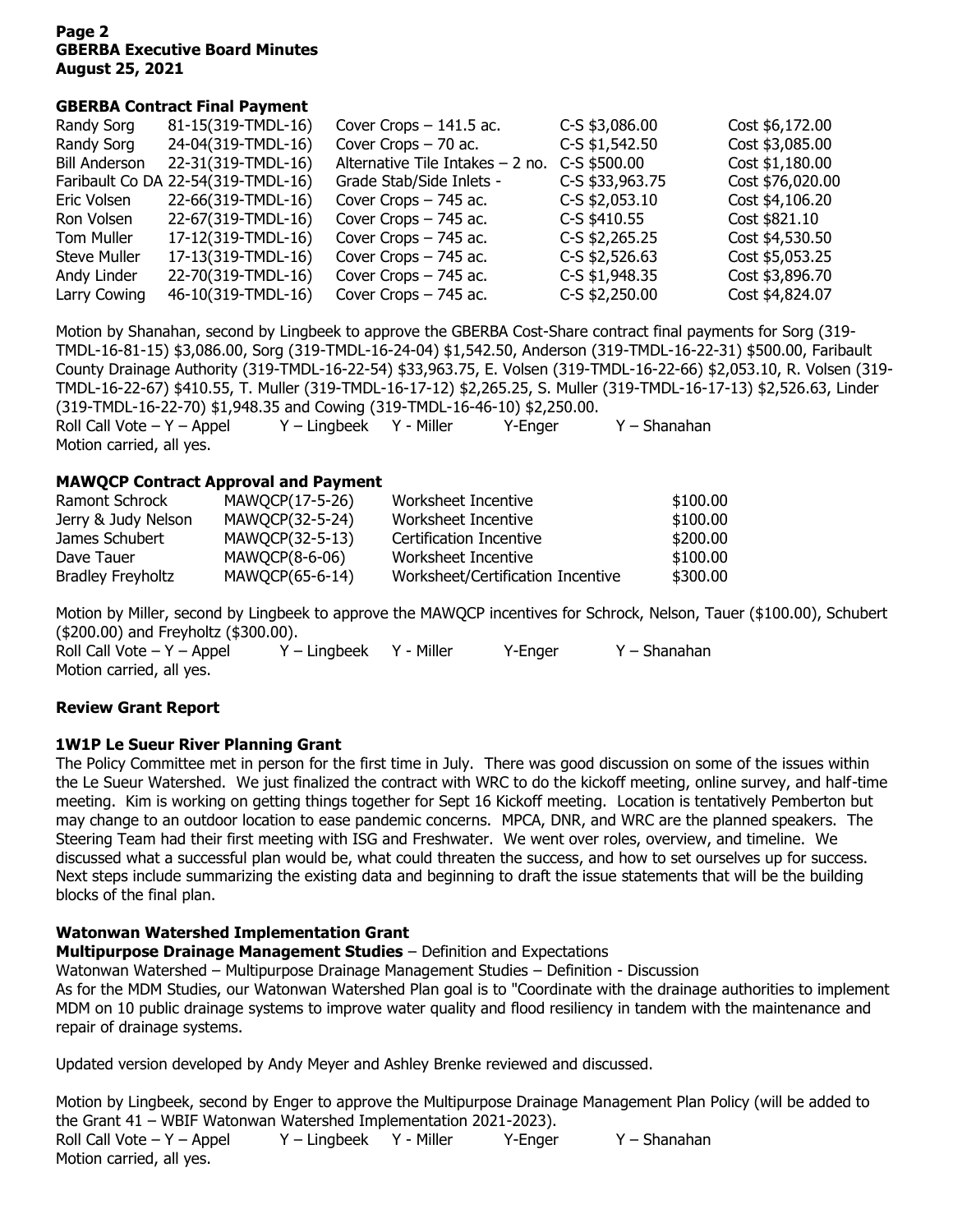## **Page 3 GBERBA Executive Board Minutes August 25, 2021**

## **Interim Report**

Interim Report has been submitted for expenditures January 1 – June 30, 2021 with review request to Jill Sackett-Eberhart.

## **Legal Counsel**

Discussion with counsel and two contracts have been developed, one per grant agreement and one per funding source/agency. Reviewed and discussed.

## **Future Meetings**

WebEx will be used for the September 10, 2021 starting at 1:00 p.m.

# **COORDINATOR REPORT**

## **MN Agricultural Water Quality Certification Program**

Update on progress made in areas 5 and 6 – See Certification Specialist Reports. Over 761,000 acres and over 1063 certified producers statewide!

GBERBA has the Area 5 and 6 MAWQCP administrative contract approved through 2021. The Minnesota Agricultural Water Quality Certification Program has launched three new endorsements in addition to 10-year certification a farmer or landowner receives in the program. The endorsements are for soil health (31), integrated pest management (31), wildlife (22) and climate smart (12).

NRCS announced a June 4<sup>th</sup> application deadline for the Regional Conservation Partnership Program (RCPP – MAWQCP). RCPP is a partnership between NRCS and MAWQCP. Producers who are seeking certification or are already certified are eligible to receive funding. Priority is given to practices that are needed for a producer to obtain certification. Dru Larson, MN/IA Conservation Corps Member will be assisting with this program in 2021.

## **2017 MPCA 319 Grant - Cover Crops and Alternative Tile Intakes**

An Implementation Policy Paper for this grant titled "Greater Blue Earth River Basin TMDL Implementation" is found on the GBERBA web site. Cover crops: \$50.00 dollars per acre maximum, 50% c/s (\$25.00 ac.). Prioritization required. Alternative intakes: Rock and pattern tile. \$500.00 maximum with 50% cost share.

Perforated risers, broom and other water quality intakes: \$200.00 maximum and 50% cost share. These are federal dollars and require state or local match.

**The end date of the grant is August 31, 2021.** This grant is now fully encumbered.

## **2017 CWF Grant- Multipurpose Drainage Management**

Multipurpose Drainage Management **-** \$301,200: Projects for this Drainage Grant will need to be located in public ditch sheds. **GBERBA member entire counties are eligible**. Priority parameters to identify the eligible ditches. A guidance policy sheet is online.

At this time, GBERBA has received a third grant time extension. In addition, GBERBA can pay grant-engineering funds to approved projects even if not constructed prior to grant deadline. BWSR has now approved the extension for the entire grant to April 30, 2022.

## **Watonwan River Watershed - Implementation Grant**

Implementation grant funds are available now with the Grant 41 Policy distributed to all GBERBA members and partners. The grant timeline is 3-24-2021 to 12-31-2023. The Project Ranking Worksheet is used for project priority. Legal counsel has been contracted to review the need for additional contracts with member entities or others and recourse and/or errors and omissions if non-compliance issues arise when completing projects. The Technical Committee is working on the Multipurpose Drainage Management Study definition and expectations, with hope to have that completed by the July 16 Policy Board Meeting. A BWSR interim report is due August 27 for grant expenditures through June 30, 2021.

# **Le Sueur River Watershed – One Watershed One Plan**

The Policy Committee met in person for the first time in July. There was good discussion on some of the issues within the Le Sueur Watershed. We just finalized the contract with WRC to do the kickoff meeting, online survey, and half-time meeting. Kim is working on getting things together for Sept 16 Kickoff meeting. Location is tentatively Pemberton but may change to an outdoor location to ease pandemic concerns. MPCA, DNR, and WRC are the planned speakers. The Steering Team had their first meeting with ISG and Freshwater. We went over roles, overview, and timeline. We discussed what a successful plan would be, what could threaten the success, and how to set ourselves up for success. Next steps include summarizing the existing data and beginning to draft the issue statements that will be the building blocks of the final plan.